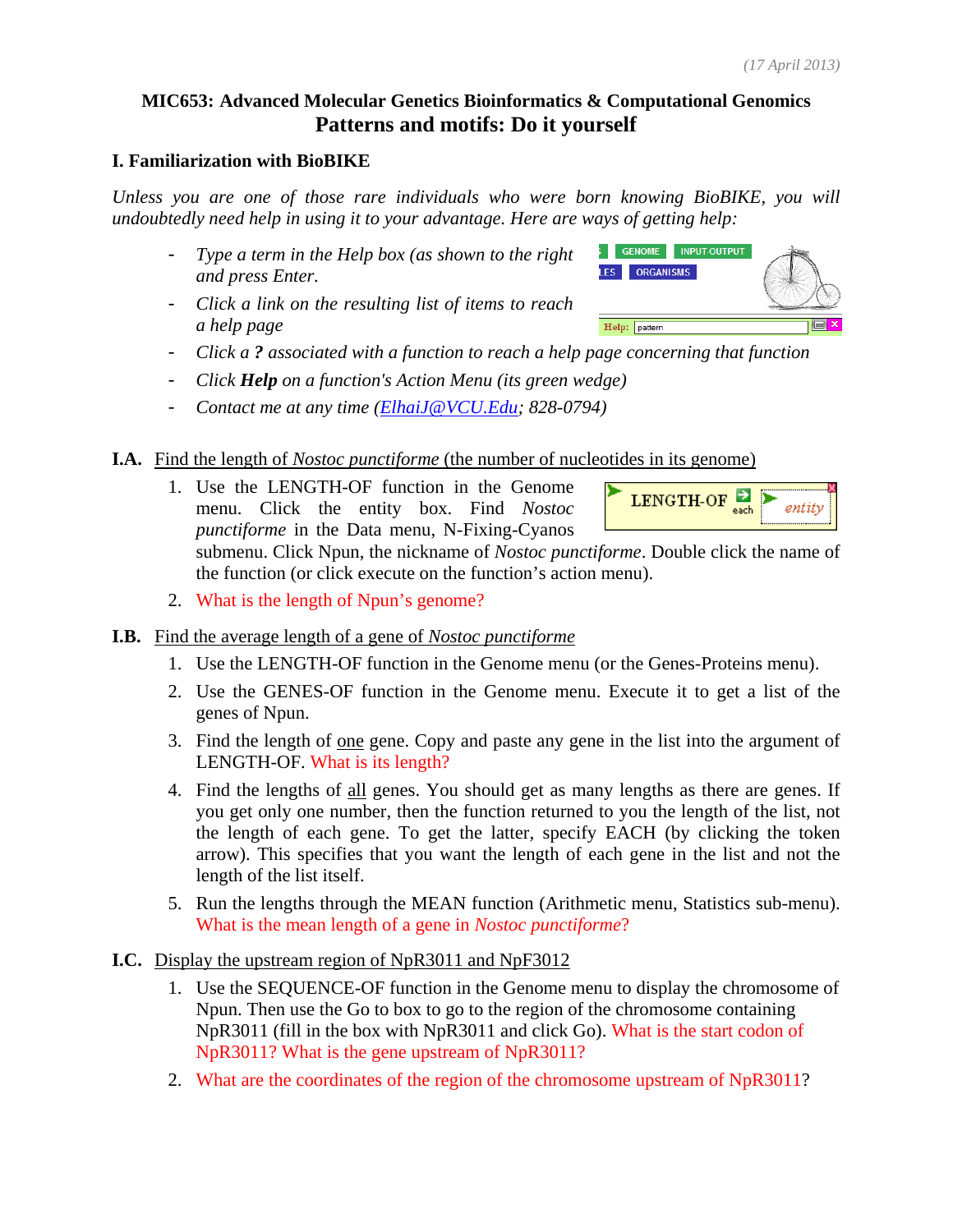- 3. Use SEQUENCE-OF and SEQUENCE-UPSTREAM-OF (Genes-Proteins menu Gene-neighborhood submenu) to display the sequence upstream of NpF3012. Compare it to the sequence you displayed in I.C.1. Find it?
- 4. Replace NpF3012 with NpR3011 to display the upstream sequence of the latter. Compare it to the display of the chromosome sequence. Find it?

# **II. Pattern matching to mine data**

## *Rationale*

 $\overline{a}$ 

*Suppose you are interested in the interaction of bacteria and their phages. You realize that many phage are quite cozy with bacteria, integrating themselves into a bacterial genome for long periods of time. When a phage is integrated they're called prophages, and it can be difficult to distinguish their DNA from that of the native host, but this is the task you've set for yourself.* 

*To learn how to do identify prophages, it would help to have on hand a set of known prophages on which you can try out your methods. Several prophages in E. coli are known, so your thought is to go there.* 

*Throughout this exercise on pattern-matching you may find two sources of help useful, both accessible by putting the word* pattern *into the Help box and pressing Enter. From the list that results, you'll be able to access a page called BioBIKE Pattern Matching and also the help page for MATCHES-OF-PATTERN.* 

A. Search a Genbank file containing the annotation of *E. coli* for a specific text pattern

- 1. You could do this by going to NCBI, finding and downloading the file, and then uploading it into BioBIKE, but I've saved you the trouble. The annotation is available to you in a variable called ecfile. \* You can also scroll through the file by mousing over the black **File** button and clicking **Shared files**. Then find the file called "Eschericiha coli-K-12-MG1655…" and click its name. Take a look at it. You'll need it for the rest of this question.
- 2. Search through the file until you find an annotation of a prophage. Don't pay much attention to gene-specific entries but rather find features that describe the coordinates of the prophage as a whole.
- 3. Figure out a pattern that will capture the beginning and end coordinates of each prophage along with the description of it (in quotes). Write out the pattern, including the quotation marks.
- 4. Use MATCHES-OF-PATTERN to extract all prophage information from the *E. coli* annotation. Be sure to use the CROSS-LINES option, since the information you seek may be on multiple lines. What output did you get?
- 5. Use DISPLAY-LIST to render in tabular form the information you extracted. What output did you get, and what might you learn from it?

<sup>\*</sup> If you execute a function calling for ecfile and get the error message "PROBLEM: I don't understand what you mean by 'ECFILE'", then see the addendum at the end of this problem set.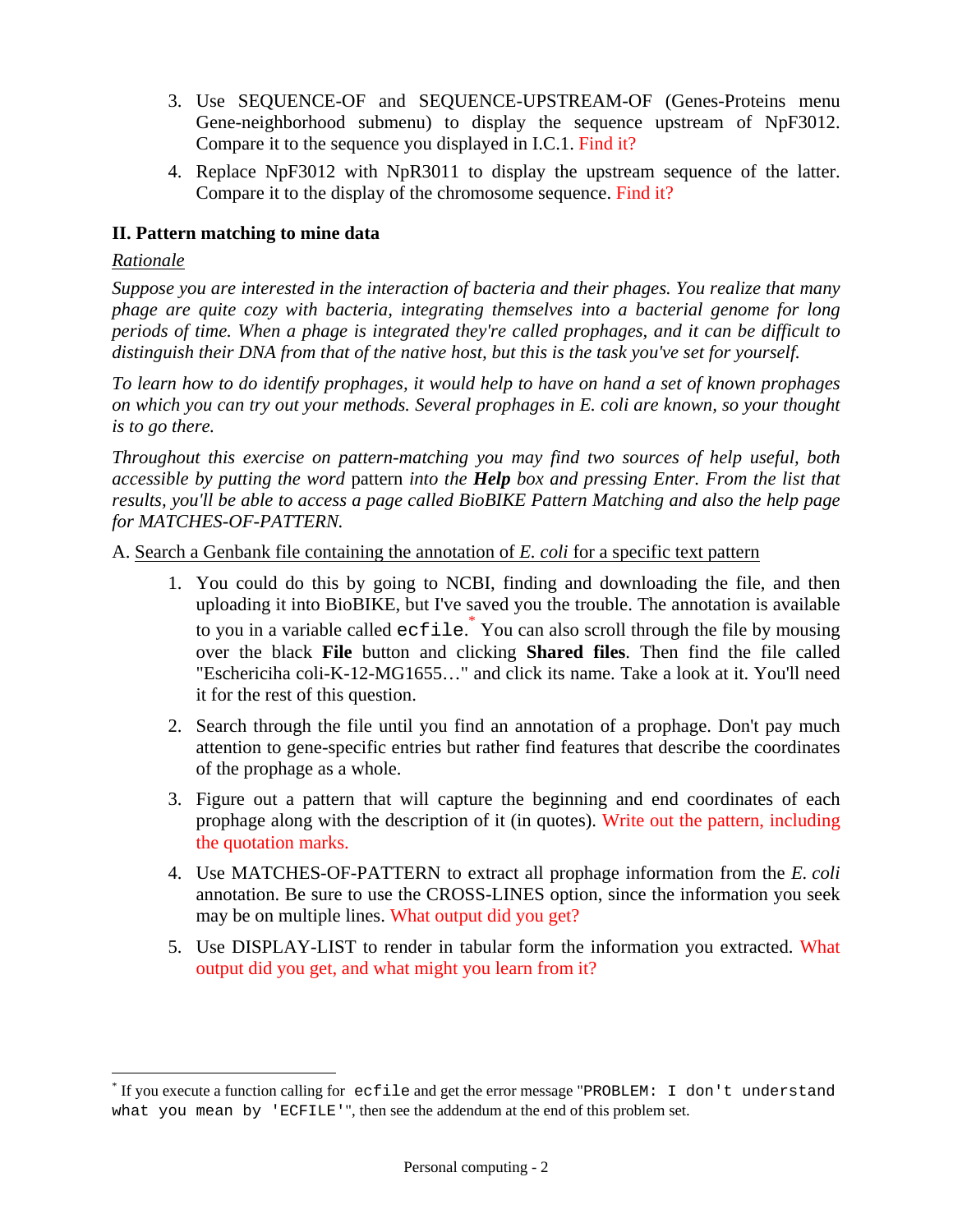### B. Search a protein sequence for a specific pattern of amino acids

Many redox proteins have iron-sulfur clusters as cofactors. In some cases, the binding of the cofactor to the protein depend on a precise constellation of cysteine residues, which are spaced Cys-X-X-Cys-X-X-Cys-X-X-X-Cys. Use this observation to identify proteins in *Synechocystis* PCC 6803 (nickname: S6803) that are candidates to be iron-sulfur proteins. To this end, the function PROTEINS-OF will be useful. In order to access the nominal annotation of the proteins you find, use DESCRIPTION-OF, with the EACH pre-option if you provide the function with a list of proteins, and the DISPLAY option for nice output. What proteins did you find? Which strike you from the annotation as likely iron-sulfur proteins?

## **III. Position-specific scoring matrices to find proteins with a given motif**

### *Rationale*

*NtcA (for nitrogen control) is a DNA-binding protein that responds to the availability of nitrogen, e.g. in the form of ammonia, to differentially regulate the expression of many cyanobacterial proteins involved in nitrogen metabolism. In several cases, the DNA sequence to which NtcA binds has been determined in the laboratory (see table below). You happen to be interested in a cyanobacterium, Anabaena variabilis (nicknamed Avar) for which there is no laboratory evidence concerning the binding of NtcA. This is an instance where bioinformatics may come to the rescue!* 

| Strain             | gene/operon    | Promoter sequence                                           |  |  |
|--------------------|----------------|-------------------------------------------------------------|--|--|
| PCC 7942           | nir operon     | AAAGTTGTAGTTTCTGTTACCAATTGCGAATCGAGAACTGCCTAATCTGCCGAg      |  |  |
|                    | $nirB-ntCB$    | TTTTTAGTAGCAATTGCTACAAGCCTTGACTCTGAAGCCCGCTTAGGTGGAGCCATTa  |  |  |
|                    | ntcA           |                                                             |  |  |
|                    | glnB           | TTGCTGTAGCAGTAACTACAACTGTGGTCTAGTCAGCGGTGT.TACCAAAGAGTC     |  |  |
|                    | glnA           | TTTTATGTATCAGCTGTTACAAAAGTGCCGTTTCGGGCTACCTAGGATGAAAGc      |  |  |
|                    | amt1           | CGAACTGTTACATCGATTACAAAACAACCTTGAGTCTCGCTGAATGCTTACAGAGa    |  |  |
| PCC 7120           | (RNAI)<br>qlnA | CGTTCTGTAACAAAGACTACAAAACTGTCTAATGTTTAGAATC.TACGATATTTCa    |  |  |
|                    | nir operon     | AATTTTGTAGCTACTTATACTATTTTACCTGAGATCCCGACATAACCTTAGAAGt     |  |  |
|                    | operon<br>urt  | AATTTAGTATCAAAAATAACAATTCAATGGTTAAATATCAAAC.TAATATCACAAL    |  |  |
|                    | ntCB           | AAAGCTGTAACAAAATCTACCAAATTGGGGAGCAAAATCAGCTAACTTAATTGAa     |  |  |
|                    | devBCA         | TCATTTGTACAGTCTGTTACCTTTACCTGAAACAGATGAATGTAGAATTTATa       |  |  |
| PCC 6803           | amt1           | TGAAAAGTAGTAAATCATACAGAAAACAATCATGTAAAAATTGAATACTCTaa       |  |  |
|                    | glnA           | AAAATGGTAGCGAAAAATACATTTTCTAACTACTTGACTCTTTACGATGGATAGTcg   |  |  |
|                    | glnB           | CAAACGGTACTGATTTTTACAAAAAAACTTTTGGAGAACATGT.TAAAAGTGTCTgg   |  |  |
|                    | icd            | AATTTCGTAACAGCCAATGCAATCAGAGCCTCCAGAAAGGATTATGATCTGCTCCg    |  |  |
|                    | $rpoD2-V$      | AAGTTTGTATCACGAATTACACTGCCGTGAAAATTTAACGATATTTTGGACAG       |  |  |
| <b>PCC 7601</b>    | (P1)<br>qInA   | GAATCTGTAACAAAGACTACAAAAATTCTTAATGTCATATCCT.TAGGATATTCCAGgt |  |  |
| 6903<br><b>PCC</b> | qlmN           | TTTTTTGTGCGCGTTTATACCAATCAAGTGCGATCTAATCGGTATCTTTTTTATc     |  |  |
| PCC 7002           | nrtP           | TAAAGAGTATCAGCGGTTACGAATTTAGCGAAGAAAGAATGTGATTCTTTATCACa    |  |  |
| WH 7803            | ntcA           | GGAACCGTGTGCGTTGCTACAGGGTGGGAATCGATCGCTCCT. TAATTTCCTTGAa   |  |  |

Binding sites of NtcA protein upstream from the promoter of several cyanobacterial genes. The sequences in bold are merely to draw to your attention relatively conserved nucleotides. The left hand portion is the NtcA-binding region and the right hand portion is the RNA polymerase binding region (i.e. the promoter). The table is from Herrero et al (2001) J Bacteriol 183:411-425.

A. Predict binding sites for a regulatory protein in an organism with no pertinent labarotory data

1. Use the sequences from this table to find possible NtcA-binding sites in Anabaena variabilis ATCC 29413 (nickname Avar). Investigate at least the first few matches to determine if the annotation is suggestive of a role in nitrogen metabolism. You'll be interested in the following functions: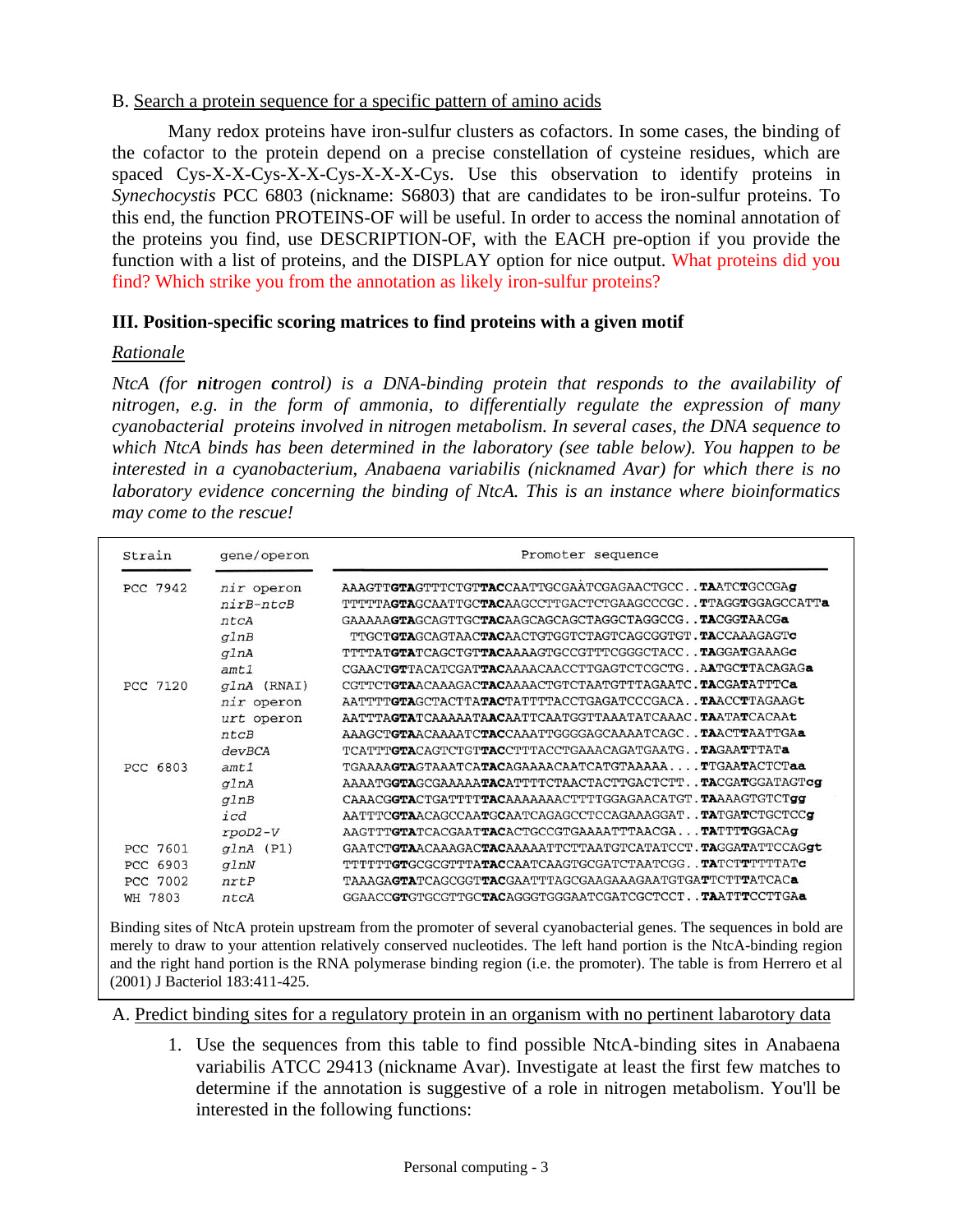## APPLY-PSSM-TO DESCRIPTION-OF

You will be relieved to know that the sequences are available to you (no need to type) by using the variable ntcA-sites.<sup>\*</sup> Note that the *with-pssm-from* box of APPLY-PSSM-TO requires a list of sequences (e.g. ntcA-sites). You might reasonably think that it takes an actual PSSM, such as that produced by the MAKE-PSSM-FROM function, but it doesn't. What are the top matches and what did you conclude? What code did you use?

2. Determine the information content of the aligned sequences. Based on what you find, consider altering your approach to III.A1. These functions will be helpful:

INFORMATION-OF PLOT

Note that, like APPLY-PSSM-TO, INFORMATION-OF requires a list of sequences (e.g. ntcA-sites). Again, a PSSM won't work. What does a plot of the information content look like? What code did you use to get the plot? How did you make use of your findings?

3. The table shown above has variable gaps in the alignment to make both parts of the sequence align. PSSM's don't do well with sequences with variable gaps. Consider ways in which you could make use of the full information in the table. Ideas?

B. Troubleshooting through patterns.

When I first put in the sequences shown in the table, I made some typographical errors. You can verify this by using my original effort (available to you as ntcA-sites-old)\* in III.A. You can stare at the sequences (as I did) by displaying them using DISPLAY-LIST with the EACH pre-option, but you'll probably have better luck if you use pattern matching to detect the problem. What pattern can you use to find the characters in the sequences that are *not* legitimate nucleotides? The pattern cheat sheet on the course web site might help. Ideas?

# **IV. What DNA pattern marks the beginning of protein-encoding genes?**

## *Rationale*

 $\overline{a}$ 

*Since the title of today's module is "*Pattern Recognition and Gene Finding", *I feel compelled to end with something related to finding the pattern beginning a gene. How does the cell plow through huge stretches of nucleotide sequences to recognize where a gene should begin? You no doubt have your own ideas, but put them aside for the moment and try the following.* 

Define a set of sequences upstream from the protein coding genes of your favorite organism or bacteriophage. Consider only the 20 nucleotides upstream. The following functions will be of use:

<sup>\*</sup> If you execute a function calling for ntca-sites and get the error message "PROBLEM: I don't understand what you mean by  $\dots$ ", then see the addendum at the end of this problem set.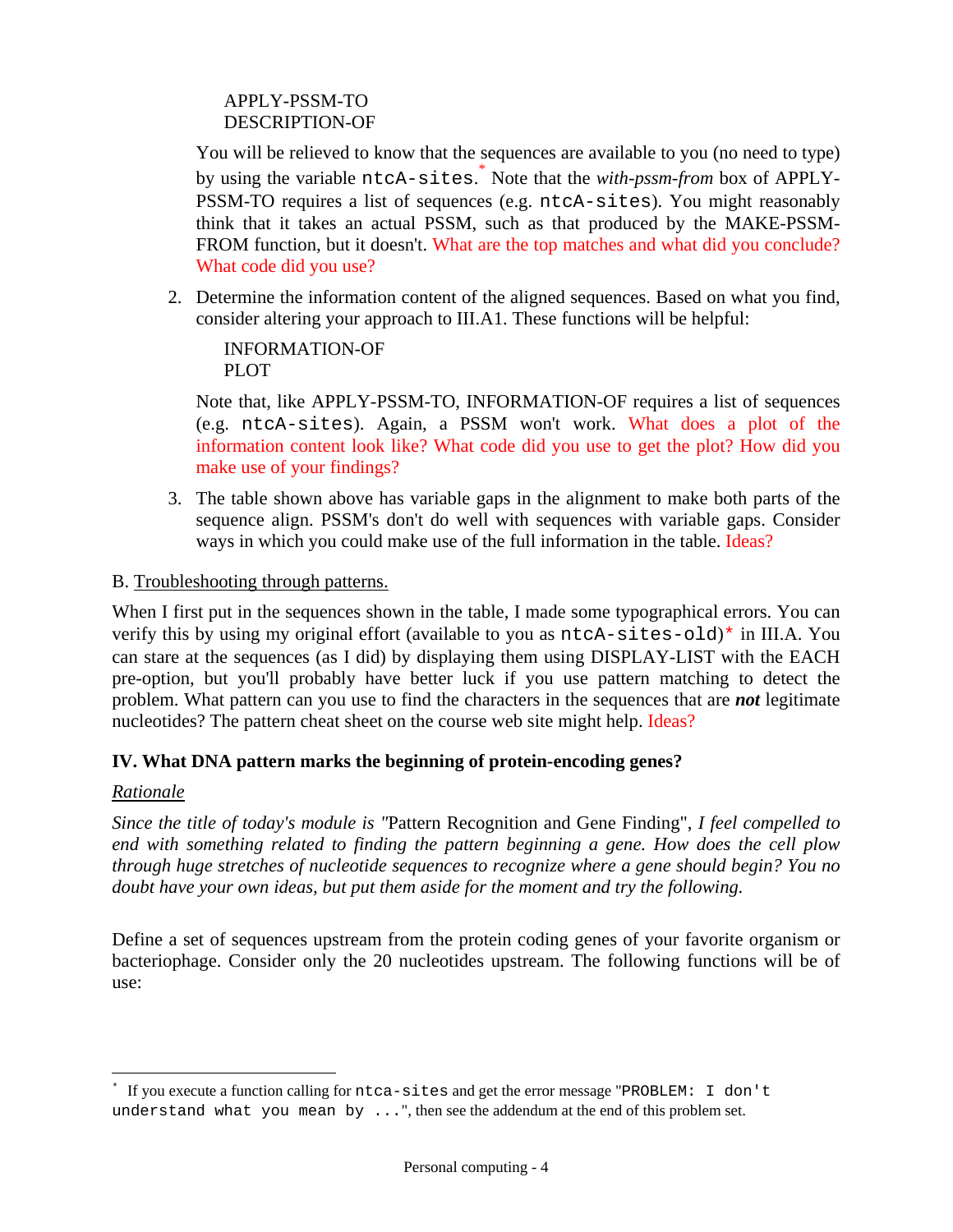SEQUENCE-UPSTREAM-OF (using the LENGTH option) CODING-GENES-OF MOTIFS-IN (using the DNA option)

If you choose a bacterium, you'll probably run out of time, hitting the execution time limit of 40 seconds. Not a problem! You don't need thousands of upstream sequences to find a good motif. One solution is to take a random sample of the upstream sequences, using the following function:

CHOOSE-FROM (using the WITHOUT-REPLACEMENT and TIMES options)

200 samples should be plenty and will drastically cut down the execution time. What motifs did you find? Using what code? What is the significance of the motif(s)?

# **V. Forensic applications**

*Short tandem repeats (STRs) are regions of DNA consisting of a unit 3 to 6 nucleotides in length repeated multiple times, for example AGGTAGGTAGGTAGGT…. Since the number of repeating unit mutates frequently, relative to other DNA changes, they are commonly used as a source of variation to identify individuals. They are also important as the causative agent of some genetically determined diseases.* 

## A. Recognizing a specific STR

1. MATCHES-OF-PATTERN can be used to recognize STRs. To try it out, use this function to find the full extent of the repeated AGGT unit in:

TCCTTCAGGTAGGTAGGTAGGTCCGCCA

Bring down MATCHES-OF-PATTERN from the **All** alphabetical menu. Copy/paste the above sequence into the *target* box, putting it between " " to identify it as a literal string rather than a variable name. In the *pattern* box, enter a string (between " "). That string should consist of the repeated unit as a group contained within ( ) repeated an indefinite number of times. Thus, the group would be (AGGT) . See the list of BioBIKE pattern matching symbols to find the symbol for indefinite repetition.

2. Huntington's disease is caused by an excess of repeats of CAG (encoding glutamine) in the *HUNTINGTIN* gene. Individuals with fewer than 28 repeated units have a normal phenotype, while those with greater than 36 express some symptoms of Huntington's disease. Obtain the sequence of the gene from some individual using the SEQUENCE-OF function with the FROM-GENBANK option, as shown below:



Use MATCHES-OF-PATTERN to identify the full extent of the CAG repeat in hd-gene. Finally, use the coordinates reported by this function to find the CAG repeat in the sequence of the gene, displayed with SEQUENCE-OF hd-gene. What do you predict is the phenotype of the person carrying this gene, what evidence do you have for that prediction, and what code did you use to find it?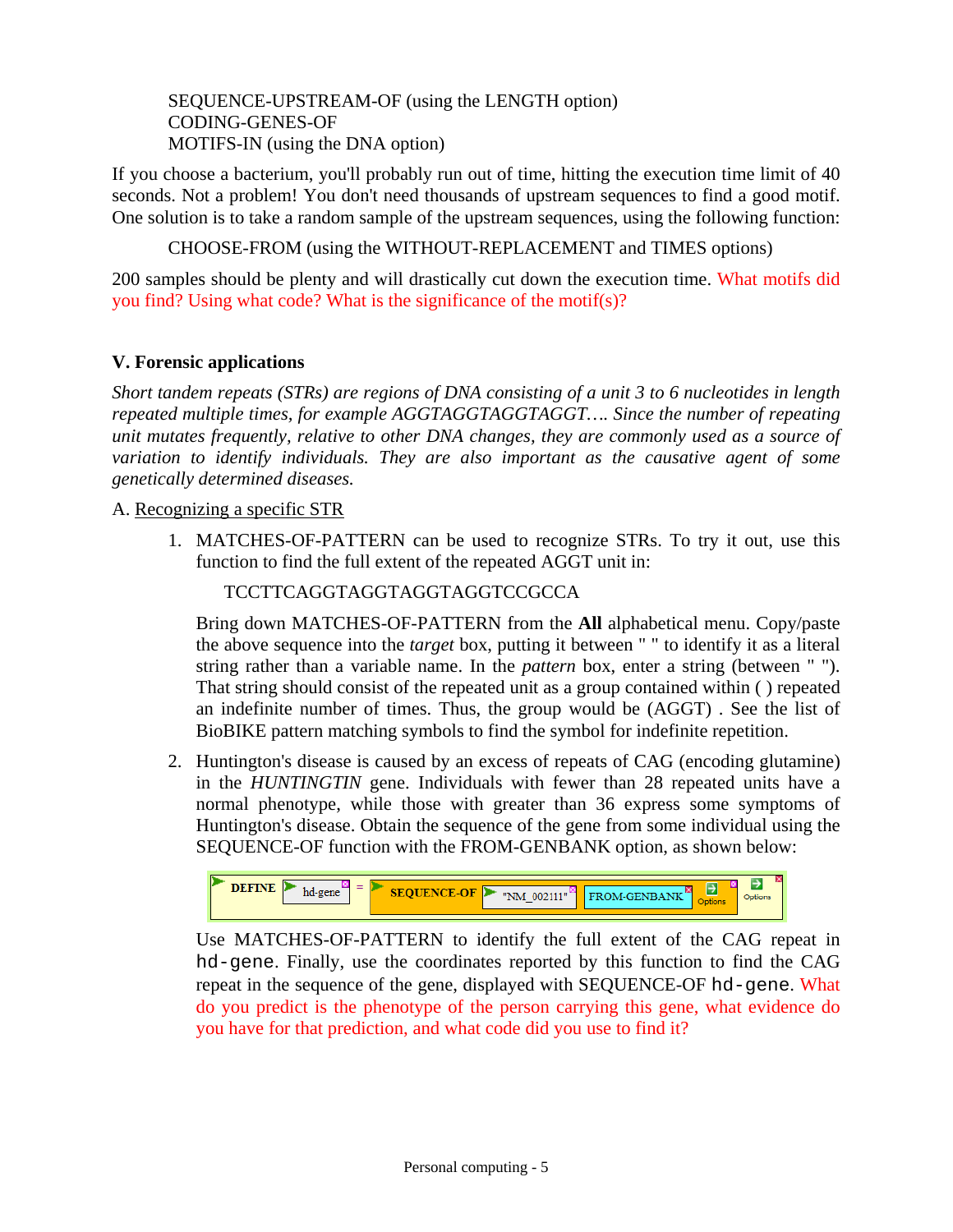### B. Identifying unknown STRs

*You have sequenced a portion of the Y-chromosome from an individual and want to determine if there are any STRs in the segment.* 

1. Obtain the sequence from GenBank by executing the function shown below:



2. Use MATCHES-OF-PATTERN to find all instances of 3 to 6 undetermined characters repeated at least 6 times. To specify a repeat of a previously captured group, you need to resort to a new symbol: `n, where n is a number. `1 refers to the first group captured, `2 refers to the second, and so forth. So the pattern "(Wa\*...)-`1" would match "Walla-Walla", since "(Wa\*...)" would capture "Walla" and be named group 1. What is the longest STR and what code did you use to find it?

### **VI. Gene/genome comparisons through oligonucleotide contrasts**

*Genomes are more or less homogeneous with respect to nucleotide and oligonucleotide composition, at least averaged over large chunks. This characteristic can be used to identify DNA fragments of sufficient length as typical of one organism or another. Here's a case in point.* 

*Suppose that you've isolated from the Chesapeake Bay a small, DNA-containing particle, which you suspect is a virus. But it came with no informational tag... what does it infect? Since by electron microscopy, it is seen to be proteinaceous, it's probably a bacteriophage, and since the most prevalent bacteria in the ocean are cyanobacteria, your guess is that it infects one of them. Here's a rogue's gallery of marine selected cyanobacteria:* 

 *Crocosphaera watsonii (nicknamed cwat) Prochlorococcus marinus ss120 (nicknamed ss120) Synechococcus WH8102 (nicknamed S8102) Trichodesmium erythreum (nicknamed ter)* 

*You would think that the genome characteristics of a phage would be similar to those of its host. Presuming this is the case, then your strategy is to compare the dinucleotide frequencies in the phage genome with the dinucleotide frequencies in the four candidate host cyanobacteria.* 

A. Make a tool to calculate dinucleotide frequencies

- 1. First teach yourself how to do it, then teach the computer. Count just one dinucleotide (say "AA") in just one genome (say W8102). To do this bring down the COUNT-OF function from the **Strings-Sequences** menu, **String-Analysis** submenu. In the *query* box, type "AA" (with the quotation marks) and press Enter. Choose the **IN** option, and click **Apply**. Enter S8102 for the *value* of the IN option (not in quotes, because it represents the organism – it isn't the literal letters W-8-1-0-2). Execute the function. You should see a very large number in the Result pane at the bottom.
- 2. Now to generate all 16 dinucleotides. Bring down ALL-DNA-SEQUENCES from the **Strings-Sequences** menu, **String-Production** submenu. Fill in the *given-*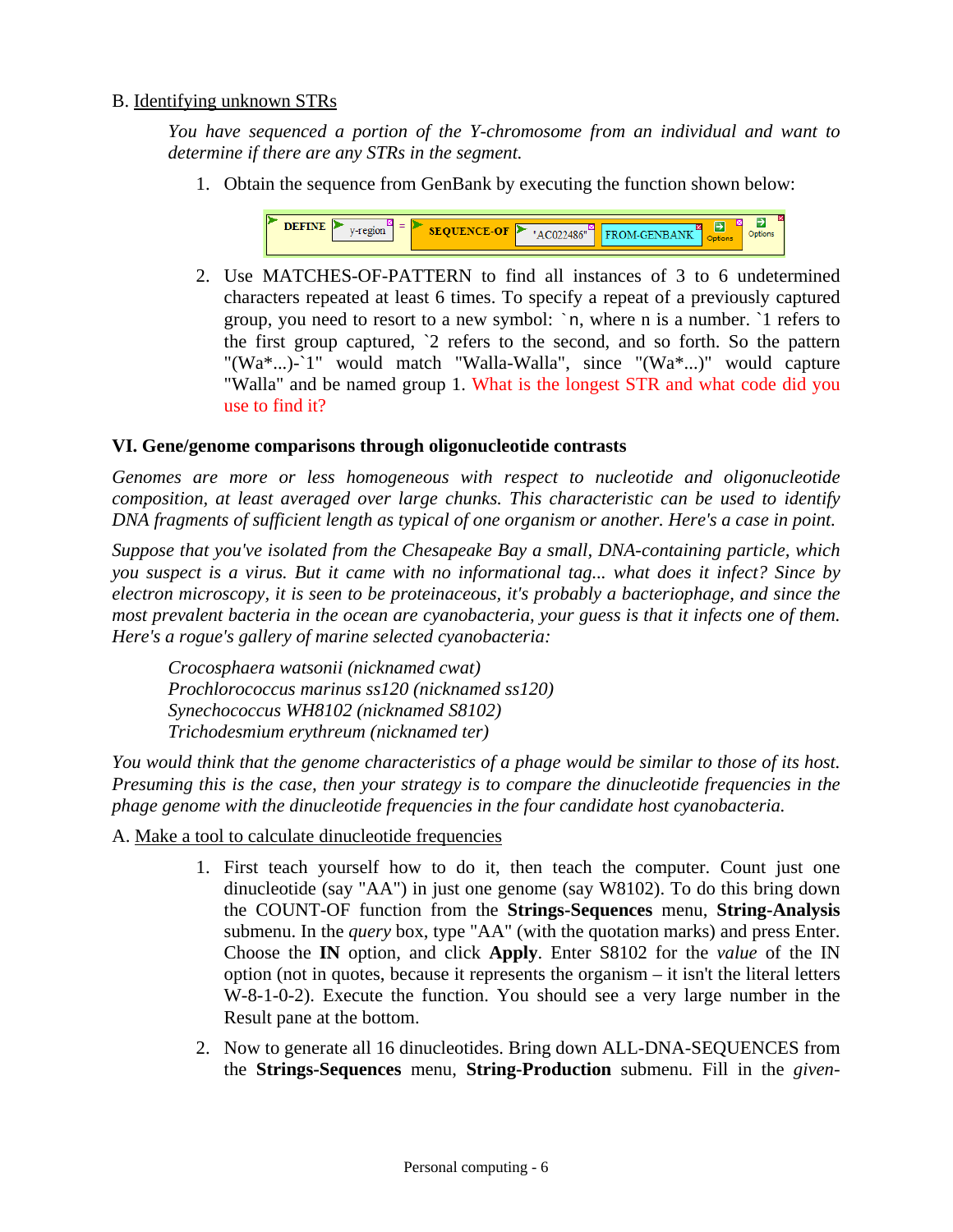*length* box with 2. Execute the function to convince yourself that it is working as expected, producing the 16 dinucleotides.

- 3. Now learn how to count the 16 of the dinucleotides. Delete "AA" (using the small x in the upper right corner of its box), and replace it with the ALL-DNA-SEQUENCES function from **VI.A.2**, either dragging that function into the box or cutting/pasting. Execute COUNT-OF again... Error. Whoops! COUNT-OF is not very intelligent, you need to tell it that you want a COUNT-OF EACH element of the list. Select the EACH option next to COUNT-OF and try executing again. In a few seconds you should get a list of 16 large numbers.
- 4. To calculate the frequency, you need to divide all of these numbers by the total number of nucleotides, i.e. the length of S8102. Bring down the QUOTIENT-OF function (from the **Arithmetic** menu). Drag or copy/paste the COUNT-OF function into the numerator *number* box. Then fill the denominator *number* box with LENGTH-OF (from the **Genome** menu, **Sequence-Analysis** submenu). Execute the function to get a list of 16 fractions.
- 5. Now that you know how to calculate dinucleotide frequencies, teach BioBIKE how. To do this, bring down DEFINE-FUNCTION from the **Definition** menu. Provide a *name* for the function (perhaps **dinucleotide-frequencies** or some such – just so long as there are no spaces in the name). Drag or copy/paste the QUOTIENT-OF function into the *form* box of the body of the DEFINE-FUNCTION form. Now to generalize the calculation. You were using S8102 for testing purposes. Now replace both instances of s8102 with a variable (perhaps organism). Whatever you call that variable, put the same name in the *arg* box of the function (*arg* is short for *argument*). Finally, execute the DEFINE-FUNCTION. If all is well, a new button should appear at the top of the screen, giving you a **Function** menu, and your new function should be on it.
- 6. Test the new function by bringing DINCULEOTIDE-FREQUENCIES down from the **Function** menu and providing S8102 as the argument. Execute the function. You should get the same list of frequencies as before.

### B. Compare the phage dinucleotide frequencies with those of the candidate hosts

- 1. You can now readily calculate the dinucleotide frequencies of the four candidate hosts by using your new tool, simply by replacing the argument with the different nicknames of the cyanobacteria. Try it.
- 2. The phage is more of a problem, since CyanoBIKE doesn't intrinsically know the phage sequence. Get it from GenBank as follows:



Build and execute that function. Then use phage as the argument to your DINUCLEOTIDE-FREQUENCIES function.

3. You can now determine which of the four sets of cyanobacterial frequencies is closest to the set of phage frequencies. One way is to subtract each element of the phage set from the corresponding element of the bacterial set (using DIFFERENCE-OF), taking the absolute values of the list of differences (using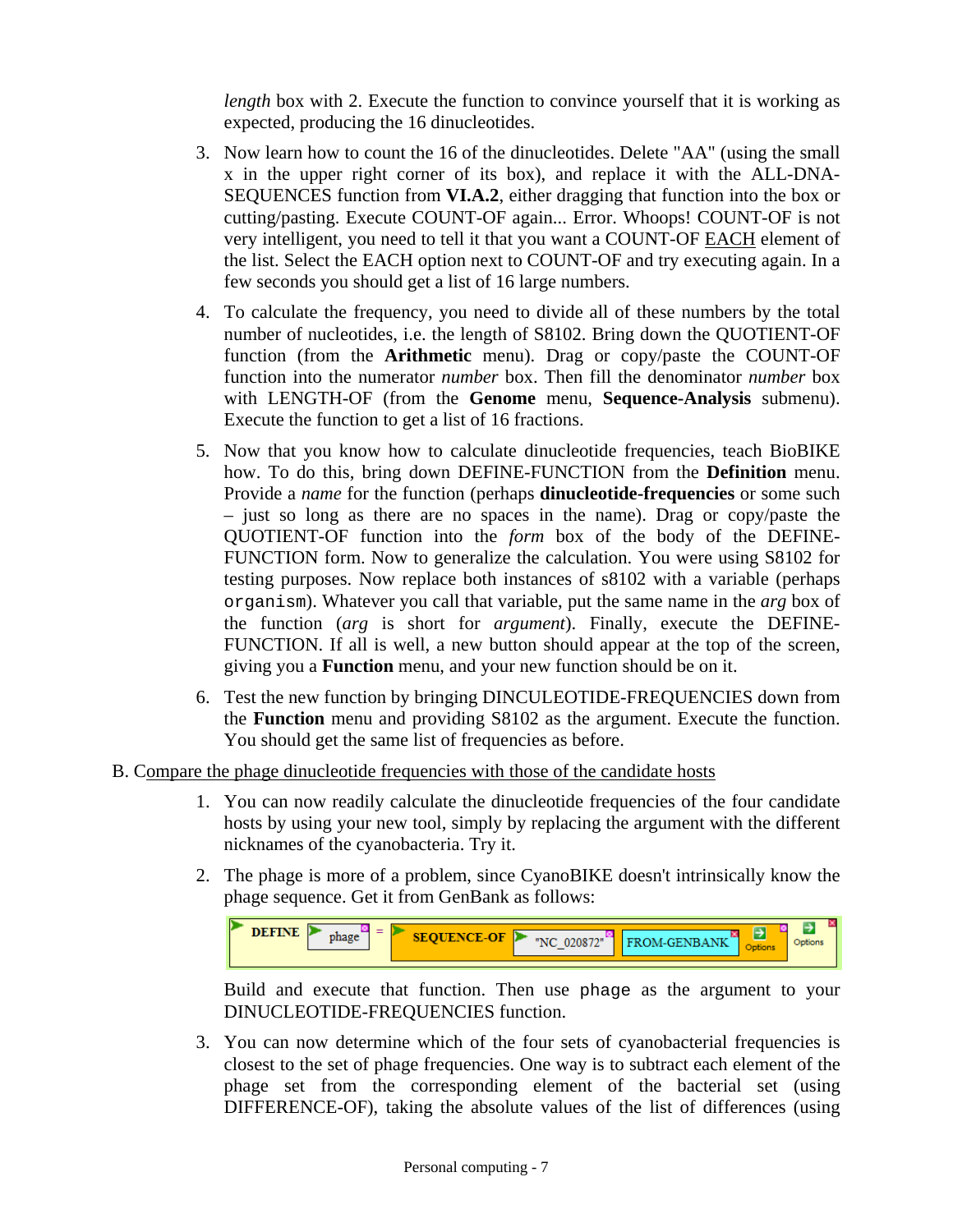ABS), and summing those absolute differences (using SUM-OF). Try it. Which bacterium gives the least total difference?

4. ...or you could try the built in method, using the DINUCLEOTIDE-COMPARISON function (**Genome** menu, **Sequence-Analysis** submenu), using the phage as *entity1* and each of the bacteria as *entity2*. Which bacteria gives the least total difference?

# **VII. Identifying anomalous oligonucleotide frequencies in genomes**

*Genomes are not random (if they were, we wouldn't be having this conversation). It's long been recognized that when confronted with a code you don't understand (e.g. the human genome, to a large extent), a useful strategy is to catalog those elements that appear surprisingly frequently or*  surprisingly infrequently.<sup>\*</sup> In this section, you'll look for rare 6-nucleotide sequences in a much *smaller genome, that of the cyanobacterium Anabaena PCC 7120 (also called Anabeana variabilis ATCC 27893). That way, you'll be able to finish the job in a reasonable length of time. Furthermore, also to save time, I will suggest that you confine yourselves to just those 6 nucleotide sequences consisting of C's and G's. That cuts down the number from 4096 (4<sup>6</sup> ) to 64 (26 ) and will greatly speed up the execution of your program.* 

# A. Calculate the frequencies of all CG-containing hexanucleotides in *Anabaena* PCC 7120

- 1. Use COUNT-OF to obtain a count of a specific hexanucleotide sequence (say, CCCCCC) in A7120. Bring down the COUNT-OF function from the **Strings-Sequences** menu, **String-Analysis** submenu. In the *query* box, type "CCCCCC" (with the quotation marks) and press Enter. Choose the **IN** option, and click **Apply**. Enter A7120 for the *value* of the IN option (not in quotes, because it represents the organism – it isn't the literal letters A-7-1-2-0). Execute the function.
- 2. That's one of the 64 hexanucleotides,... how to get the rest? Bring down the ALL-COMBINATIONS-OF function (**String-Sequence** menu, **String-Production**  submenu). Fill in the *alphabet* and *given-length* boxes and execute the function. Does it give you the 64 hexanucleotides consisting solely of C's and G's?
- 3. Now that you know how to count a single hexanucleotide, you'll apply this function to all 64 CG-containing hexanucleotides. To do this, bring down the APPLY-FUNCTION (**Definition** menu). Drag or copy/paste the function from **VII.A.1** into the *function* box. Replace "CCCCCC" in that function with some variable, named what you will (e.g. oligo or seq or...). Whatever you called it, but that variable in the *variable* box to tell the function what will vary. Finally, drag or copy/paste the ALL-COMBINATIONS-OF function from **VII.A.2** into the *list* box. Execute (this will take several seconds)...
- 4. Whoops! You get all these numbers, but which oligonucleotides are they counts of? We need to associate the name of the oligonucleotide with the count. To do this, go back to the COUNT-OF function and, from its action menu (the green wedge to the left of COUNT-OF) select **Surround With**. That will select the function and allow you to wrap a LIST function around it, chosen from the **List** menu. The **More** menu of LIST will enable you to add another item. Fill the resulting box with oligo (or

 $\overline{a}$ \* Example: *The Gold Bug* by Edgar Allen Poe.